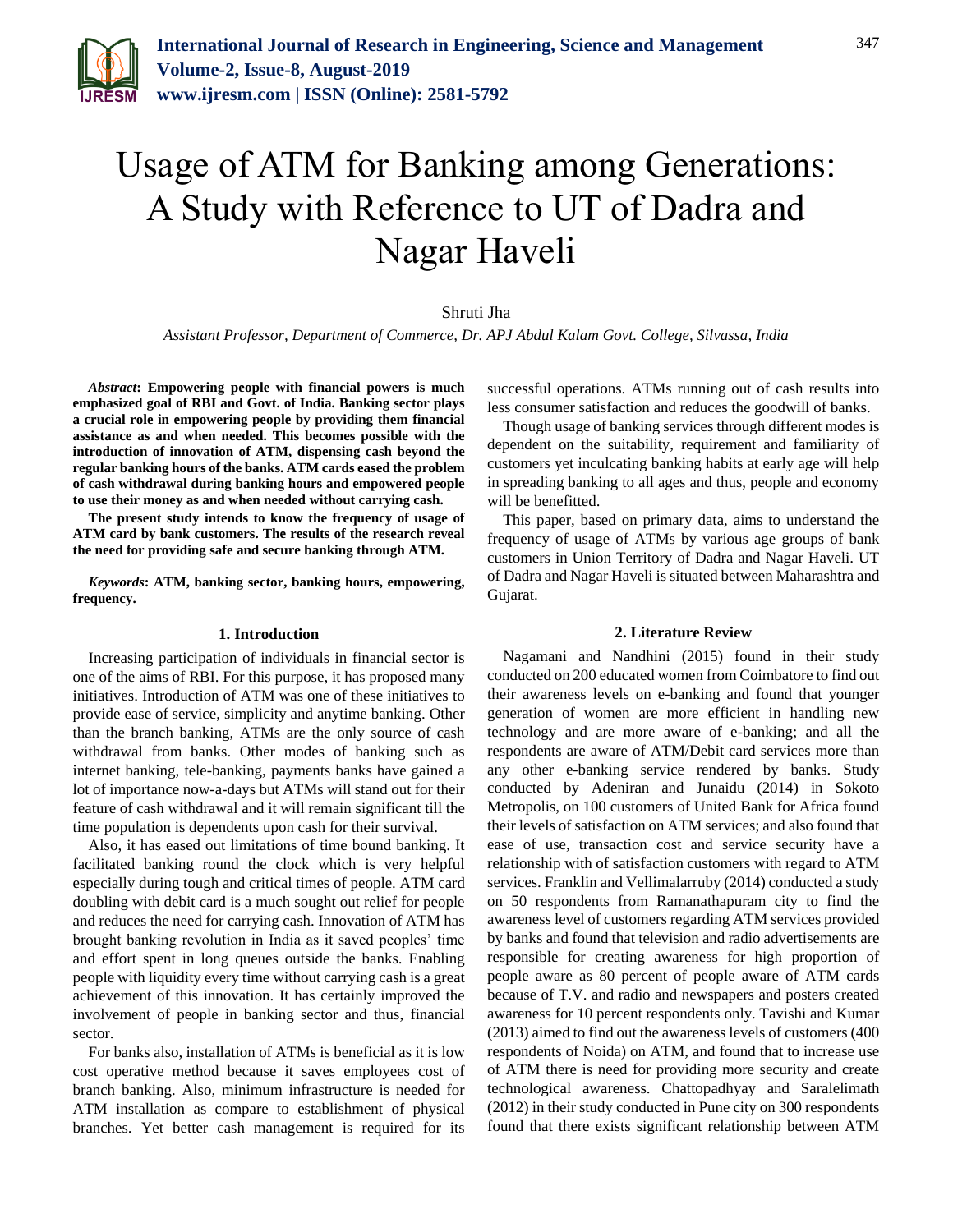

services and customer satisfaction. Pahwa and Saxena (2011) conducted study in Udaipur City on 120 ATM card holders of ICICI Bank and found that there exists significant relationship between quick delivery of ATM cards and accuracy in cash withdrawal through ATMs with customer satisfaction levels of bank customers.

## **3. Objectives of The Study**

The present research paper aims to find out the frequency of usage of ATMs by the bank customers in the Union Territory of Dadra and Nagar Haveli with a view to understand the usage of latest machinery by bank customers of different age groups.

# **4. Geographical Area**

The geographical area selected for the present study is Union Territory of Dadra and Nagar Haveli. One important feature of this region is that people from all over India make a part of nontribal residents. It represents India at Lilliputian level. So, the result of this research can be useful at national level.

# **5. Research Hypothesis**

Based on the empirical data, collected from the respondents, the hypothesis tested is:

 $H0 =$ There is no significant difference in frequency of usage of ATM among various age groups of bank customers.

## **6. Methodology**

The techniques and tools used to analyze and interpret the data are discussed in this section. The present study is empirical in nature, sourced from primary data. From 11 village panchayats and 6 urban areas including capital Silvassa, of UT of Dadra and Nagar Haveli, a sample of 382 bank customers is taken. Well-designed structured questionnaires are used for this purpose. Objectives of the study were kept in mind while analyzing the collected data.

#### **7. Data Analysis and Interpretation**

The aim of the present study is to understand the usage of ATM by various age groups. Various statistical tools and techniques are used on collected data. In the present research paper, percent analysis and one-way ANOVA are used for analysis of data with the help of Statistical Package Social Sciences software.

## *A. Demographical Variable: Age*

The major component of the sample size is age group of 18- 40 years as it constitutes 54% of the total sample size followed by above 40 years of age group, which represents 43% of total. Smallest age group is below 18 years of age group, having only 12 respondents, which is merely 3% of the total sample size. The analysis of this information reveals that important age groups for this study are 18-40 years and above 40 years of age, though we cannot ignore below 18 years of age group as this

represents our young generation.

## *B. Age and Frequency of Usage of Internet Banking*

Table 1 reveals that usage of ATMs can be increased among bank customers. In eldest age group, 37 percent are not using it even once in a month and only 38 percent are using it 1 to 3 times in a month and only 9 percent are using it above 8 times in a month. In youngest age group, 34 percent are not using it at all and none of them are using it for more than 8 times in a month. In middle age group, highest percentage at 42 percent is using ATMs 1 to 3 times and 17 percent are using it for more than 8 times in a month. In this age group 18 percent are not using it even once in a month. Table no. 1 depicts this picture clearly.

Table 1 Frequency of Usage of ATM among Age Groups

| 11 cuacht i<br>of oxage of <i>IXII</i> VI among <i>IXI</i> <sub>2</sub> Stoups |     |            |            |             |       |  |  |  |  |
|--------------------------------------------------------------------------------|-----|------------|------------|-------------|-------|--|--|--|--|
| $AGE$ (in years) /                                                             | Nil | $1$ to $3$ | $3$ to $8$ | More than 8 | Total |  |  |  |  |
| No. of Times                                                                   |     |            |            |             |       |  |  |  |  |
| Below 18                                                                       | 34  | 33         | 33         |             | 100   |  |  |  |  |
| 18 to 40                                                                       | 18  | 42         | 23         |             | 100   |  |  |  |  |
| Above 40                                                                       | 37  | 38         | 16         |             | 100   |  |  |  |  |
| (figures are in percentage) Source: Primary Data                               |     |            |            |             |       |  |  |  |  |

To understand existence of probable differences in usage of ATMs among various age groups of the respondents, it is examined through testing of hypothesis. One-way ANOVA was applied on the collected data yielded Table 2.

Table 2 Age and Usage of ATMs - One-Way ANOVA

| Usage of ATM      | Sum of<br><b>Squares</b> | Df  | Mean Square |       | Sig. |
|-------------------|--------------------------|-----|-------------|-------|------|
| Between<br>Groups | 18.384                   |     | 9.192       | 8.046 | .000 |
| Within Groups     | 432.990                  | 379 | 1.142       |       |      |
| Total             | 451.374                  | 381 |             |       |      |

As per this table, sign. value is 0.000 which is less than 0.05 (at 95% confidence interval). It signifies that there exists significant difference in frequency of usage of internet banking among various age groups of bank customers. Thus, H0 stands rejected.

#### **8. Suggestions**

To increase the usage of ATMs, banking should create a safe and secure banking environment and also provide technical support to its customers. Banks should make an effort to install ATMs at more convenient places and in vicinity to residential areas as location of ATM is also an important factor for its success.

Also, creating awareness at young age will serve the purpose. India is thriving with the energy of youth, providing them financial literacy at early age will give powerful direction to this energy. It will help in reducing dependence upon branch banking. For this purpose, seminars and conferences in school and colleges can be organized.

Optimum use of ATM will reduce dependence on branch banking and will save banks from hassle of handling innumerous number of customers and save time and effort of